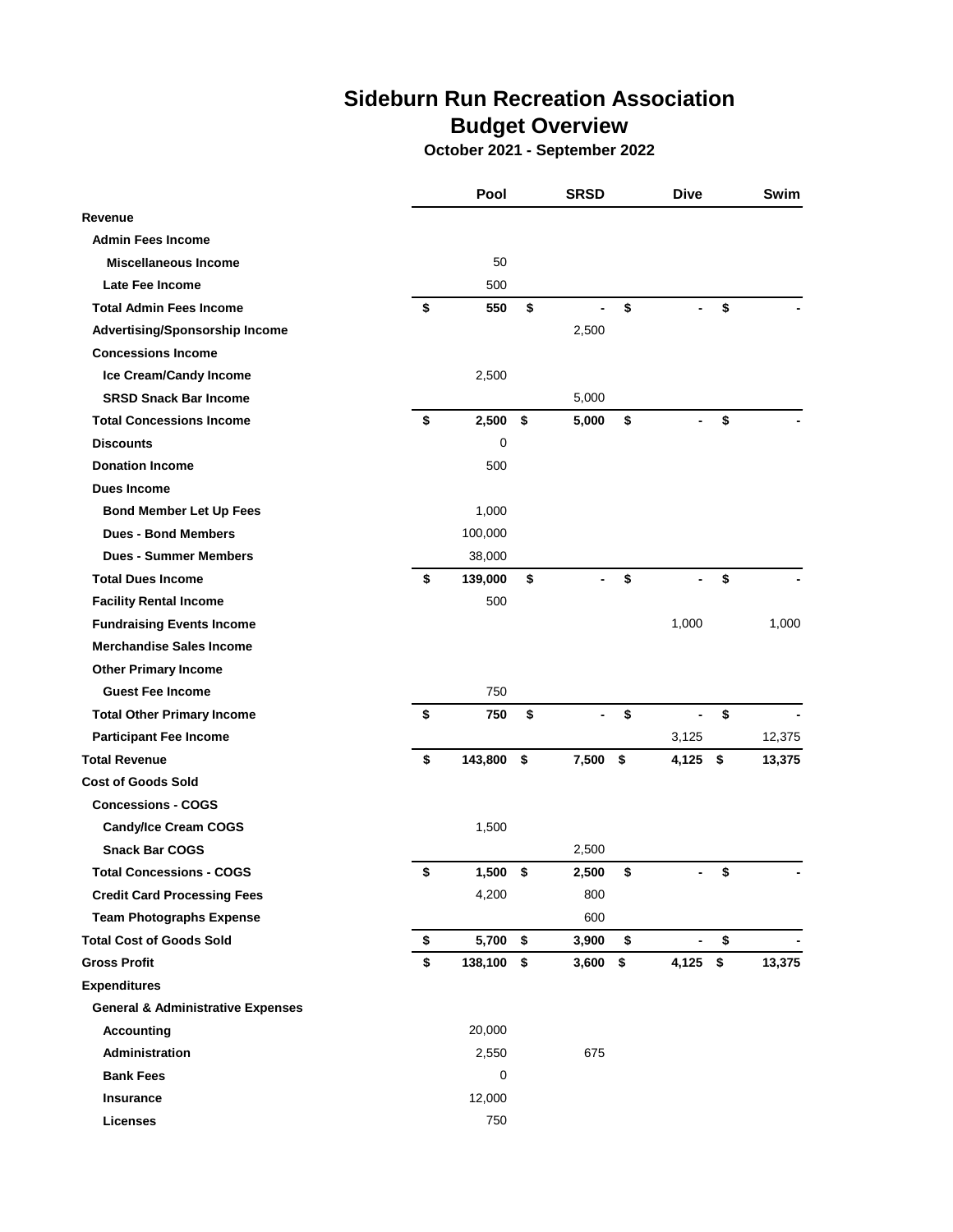| <b>Social/Parties</b>                              | 2,500                |                                |                                    |     |          |
|----------------------------------------------------|----------------------|--------------------------------|------------------------------------|-----|----------|
| <b>Taxes &amp; Licenses</b>                        | 4,500                |                                |                                    |     |          |
| <b>Total General &amp; Administrative Expenses</b> | \$<br>42,300 \$      | 675                            | \$                                 | \$  |          |
| <b>Operating Expenses</b>                          |                      |                                |                                    |     |          |
| <b>Facility Upkeep</b>                             |                      |                                |                                    |     |          |
| <b>Grounds Maintenance</b>                         | 7,500                |                                |                                    |     |          |
| <b>Maintenance &amp; Repairs</b>                   | 15,000               |                                |                                    |     |          |
| <b>Pool Supplies</b>                               | 6,000                |                                |                                    |     |          |
| <b>Total Facility Upkeep</b>                       | \$<br>28,500         | \$                             | \$                                 | \$  |          |
| <b>Operating Supplies</b>                          | 700                  |                                |                                    |     |          |
| <b>Employee/Volunteer Training</b>                 | 1,200                |                                |                                    |     |          |
| <b>Payroll Expenses</b>                            |                      |                                |                                    |     |          |
| <b>Employer Payroll Tax Expense</b>                | 4,500                |                                |                                    |     |          |
| <b>Payroll Service Fee</b>                         | 1,600                |                                |                                    |     |          |
| <b>Salaries and Wages</b>                          | 42,000               |                                |                                    |     |          |
| <b>Workers Comp Imsurance</b>                      | 800                  |                                |                                    |     |          |
| <b>Total Salaries and Wages</b>                    | \$<br>42,800         | \$<br>$\overline{\phantom{a}}$ | \$<br>$\overline{\phantom{0}}$     | \$  |          |
| <b>Total Payroll Expenses</b>                      | \$<br>48,900         | \$                             | \$                                 | \$  |          |
| <b>SRSD Operating Expenses</b>                     |                      |                                |                                    |     |          |
| <b>Coach Compensation</b>                          |                      |                                | 5,000                              |     | 12,500   |
| <b>Equipment/Supplies Expense</b>                  |                      |                                |                                    |     | 200      |
| <b>League Dues Expense</b>                         |                      |                                | 300                                |     | 850      |
| <b>Miscellaneous Expense</b>                       |                      |                                | 0                                  |     | 0        |
| <b>Participant Awards</b>                          |                      |                                | 175                                |     | 500      |
| <b>Team Building/Gear Expenses</b>                 |                      |                                |                                    |     | 500      |
| <b>Team Towels</b>                                 |                      |                                | 100                                |     | 300      |
| <b>Total SRSD Operating Expenses</b>               | \$<br>$\overline{a}$ | \$<br>$\overline{\phantom{0}}$ | \$<br>5,575                        | -\$ | 14,850   |
| <b>Utilities</b>                                   |                      |                                |                                    |     |          |
| <b>Electricity</b>                                 | 6,000                |                                |                                    |     |          |
| <b>Telephone</b>                                   | 1,000                |                                |                                    |     |          |
| <b>Trash Removal</b>                               | 1,500                |                                |                                    |     |          |
| Water                                              | 4,000                |                                |                                    |     |          |
| <b>Total Utilities</b>                             | \$<br>12,500         | \$<br>$\overline{\phantom{0}}$ | \$<br>$\qquad \qquad \blacksquare$ | \$  |          |
| <b>Total Operating Expenses</b>                    | \$<br>91,800         | \$<br>۰.                       | \$<br>5,575 \$                     |     | 14,850   |
| <b>Sales and Marketing Expenses</b>                | 500                  |                                |                                    |     |          |
| <b>Total Expenditures</b>                          | \$<br>134,600        | \$<br>675 \$                   | 5,575 \$                           |     | 14,850   |
| <b>Net Operating Revenue</b>                       | \$<br>$3,500$ \$     | $2,925$ \$                     | $(1,450)$ \$                       |     | (1, 475) |
| <b>Other Revenue</b>                               |                      |                                |                                    |     |          |
| <b>Bond Sales</b>                                  |                      |                                |                                    |     |          |
| <b>Bond Sales - Capital Improvement Fees</b>       | 3,600                |                                |                                    |     |          |
| <b>Bond Sales - Refundable</b>                     | 3,600                |                                |                                    |     |          |
| <b>Total Bond Sales</b>                            | \$<br>7,200          | \$                             | \$                                 | \$  |          |
| <b>Interest Income</b>                             | 75                   |                                |                                    |     |          |
| <b>Total Other Revenue</b>                         | \$<br>7,275          | \$                             | \$                                 | \$  |          |
| <b>Other Expenditures</b>                          | 425                  |                                |                                    |     |          |
| <b>Bond Redemptions</b>                            | 23,060               |                                |                                    |     |          |
| <b>Total Other Expenditures</b>                    | \$<br>23,485         | \$<br>-                        | \$<br>-                            | \$  |          |
|                                                    |                      |                                |                                    |     |          |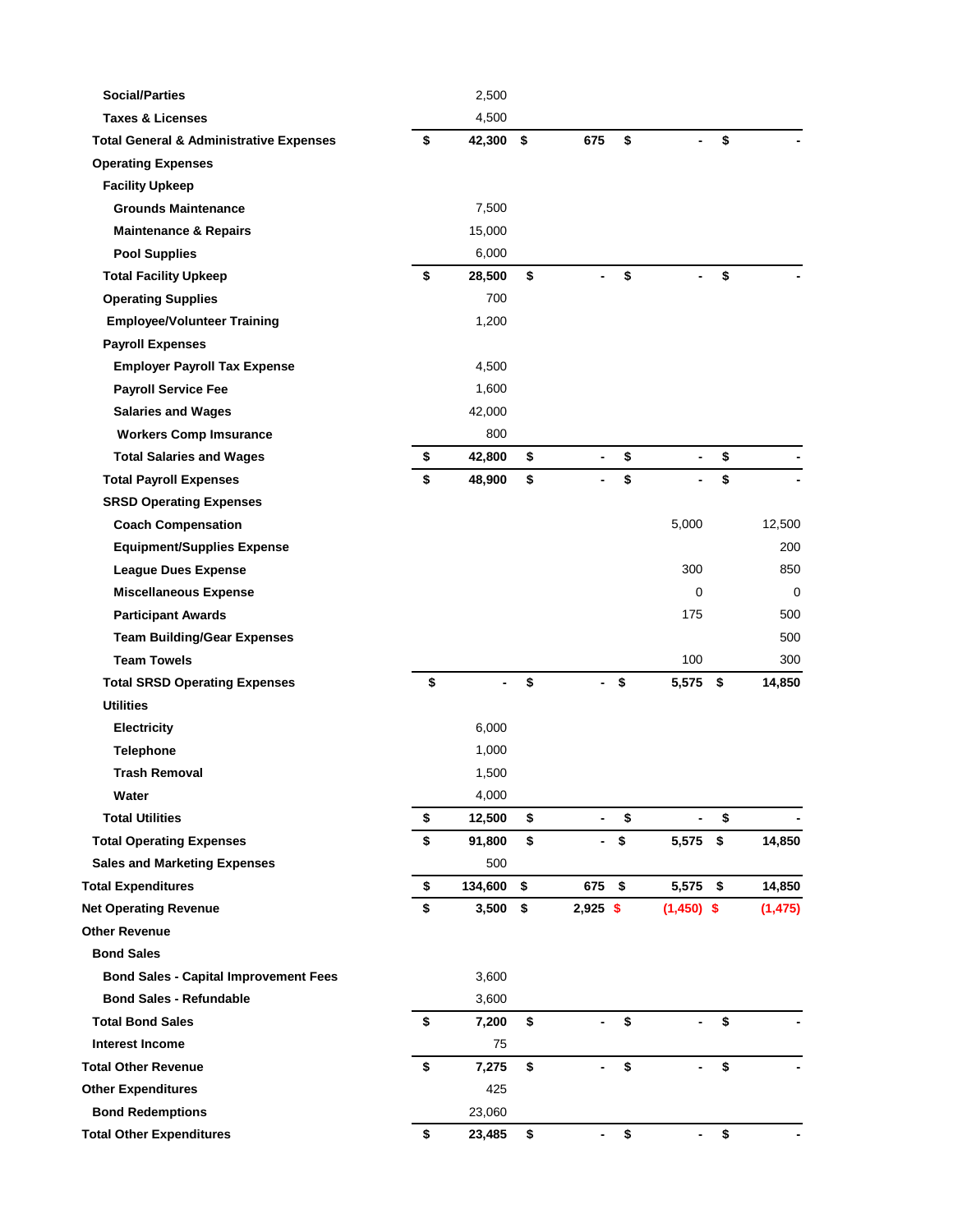| <b>Net Other Revenue</b>     | (16, 210)     | $\sim$  | $\sim$       |         |
|------------------------------|---------------|---------|--------------|---------|
| <b>Net Revenue</b>           | $(12,710)$ \$ | 2.925 S | $(1.450)$ \$ | (1.475) |
| required \$10,000 transfer   | (10,000)      |         |              |         |
| Net Revenue/Expense/transfer | (22,710)      |         |              |         |

Wednesday, Dec 15, 2021 08:22:16 PM GMT-8 - Accrual Basis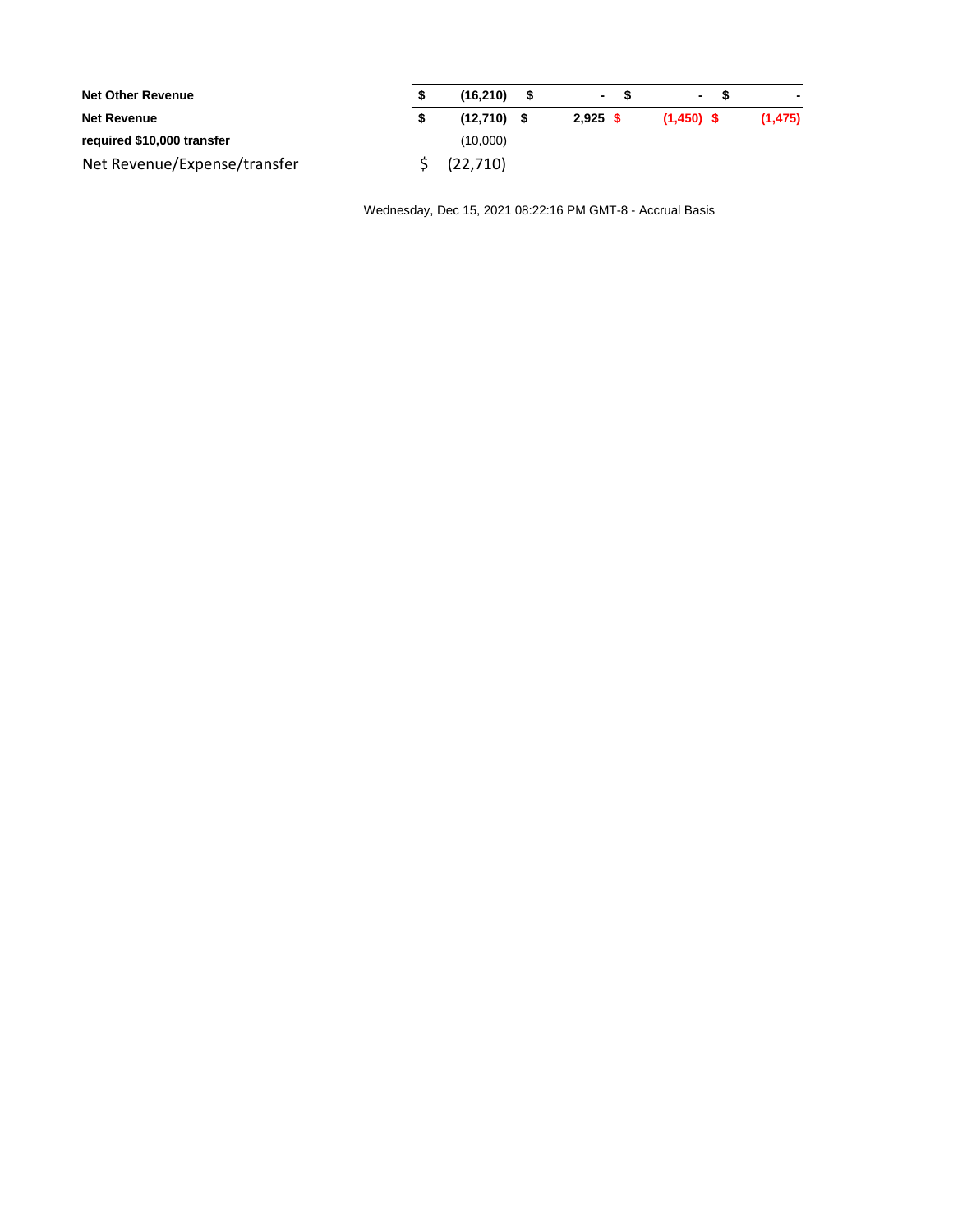| <b>Total SRSD</b> | TOTAL         |  |
|-------------------|---------------|--|
|                   |               |  |
| 0                 | 50            |  |
| 0                 | 500           |  |
| \$                | \$<br>550     |  |
| 2,500             | 2,500         |  |
| 0                 | 0             |  |
| 0                 | 2,500         |  |
| 5,000             | 5,000         |  |
| \$<br>5,000       | \$<br>7,500   |  |
| 0                 | 0             |  |
| 0                 | 500           |  |
| 0                 | 0             |  |
| 0                 | 1,000         |  |
| 0                 | 100,000       |  |
| 0                 | 38,000        |  |
| \$<br>٠           | \$<br>139,000 |  |
|                   | 500           |  |
| 2,000             | 2,000         |  |
|                   |               |  |
|                   |               |  |
|                   | 750           |  |
| \$                | \$<br>750     |  |
| 15,500            | 15,500        |  |
| \$<br>25,000      | \$<br>168,800 |  |
|                   |               |  |
| 0                 | 1,500         |  |
| 2,500             | 2,500         |  |
| \$<br>2,500       | \$<br>4,000   |  |
| 800               | 5,000         |  |
| 600               | 600           |  |
| \$<br>3,900       | \$<br>9,600   |  |
| \$<br>21,100      | \$<br>159,200 |  |
|                   |               |  |
| 0                 | 0             |  |
| 0                 | 20,000        |  |
| 675               | 3,225         |  |
| 0                 | 0             |  |
| 0                 | 12,000        |  |
| $\mathbf 0$       | 750           |  |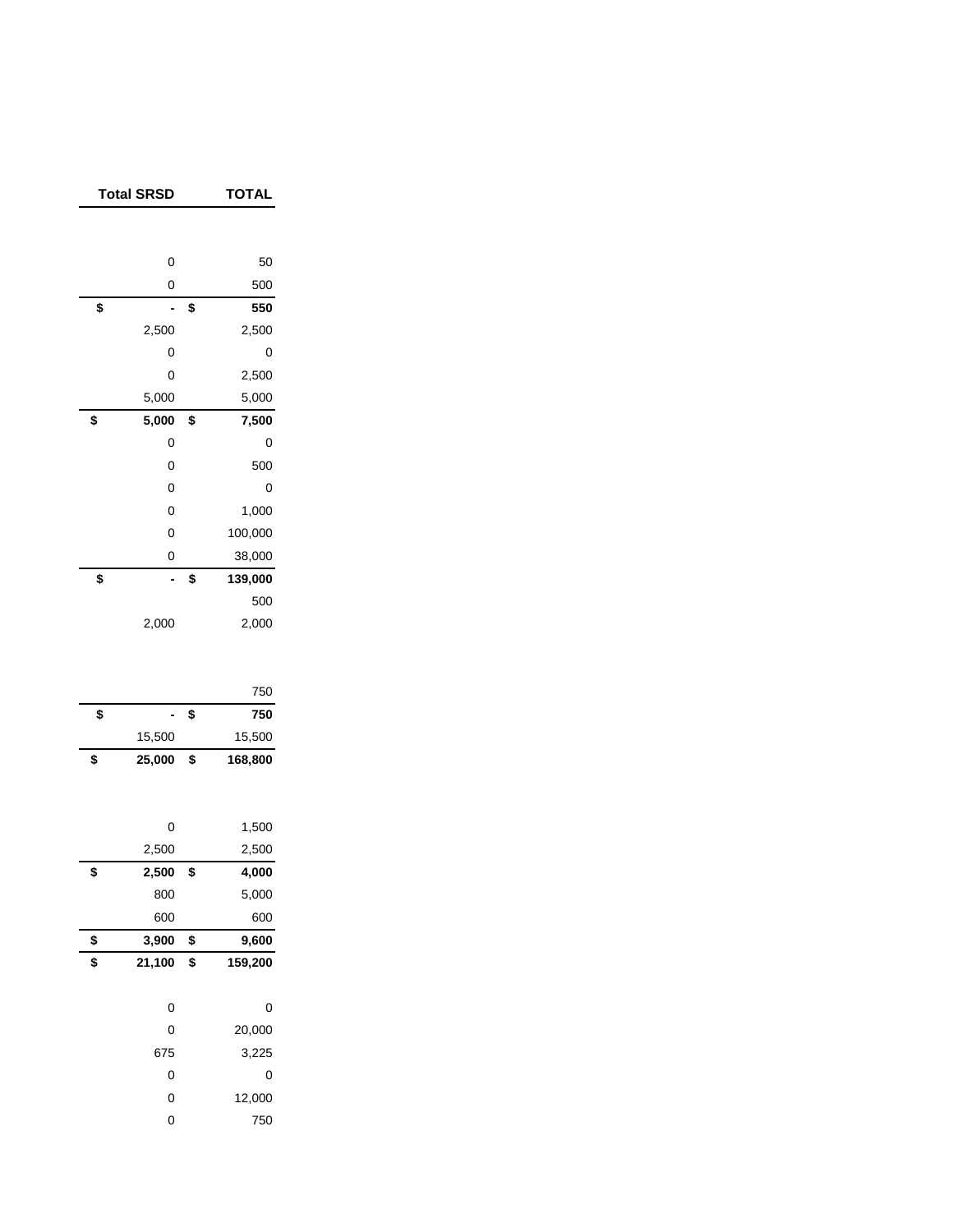| 0                 | 2,500                |
|-------------------|----------------------|
| 0                 | 4,500                |
| \$<br>675         | \$<br>42,975         |
| 0                 | 0                    |
| 0                 | 0                    |
| 0                 | 7,500                |
| 0                 | 15,000               |
| 0                 | 6,000                |
| \$                | \$<br>28,500         |
| 0                 | 700                  |
|                   | 1,200                |
| 0                 | 0                    |
| 0                 | 4,500                |
| 0                 | 1,600                |
| 0                 | 42,000               |
| 0                 | 800                  |
| \$<br>-           | \$<br>42,800         |
| \$                | \$<br>48,900         |
| 0                 | 0                    |
| 17,500            | 17,500               |
| 200               | 200                  |
| 1,150             | 1,150                |
| 0                 | 0                    |
| 675               | 675                  |
| 500               | 500                  |
| 400               | 400                  |
| \$<br>20,425      | \$<br>20,425         |
| 0                 | 0                    |
| 0                 | 6,000                |
| 0                 | 1,000                |
| 0                 | 1,500                |
| 0                 | 4,000                |
| \$                | \$<br>12,500         |
| \$<br>20,425<br>0 | \$<br>112,225<br>500 |
| \$<br>21,100      | \$<br>155,700        |
| \$                | \$<br>3,500          |
|                   |                      |
| 0                 | 0                    |
| 0                 | 3,600                |
| 0                 | 3,600                |
| \$                | \$<br>7,200          |
| 0                 | 75                   |
| \$                | \$<br>7,275          |
|                   | 425                  |
| 0                 | 23,060               |
| \$                | \$<br>23,485         |

Income tax and late fees